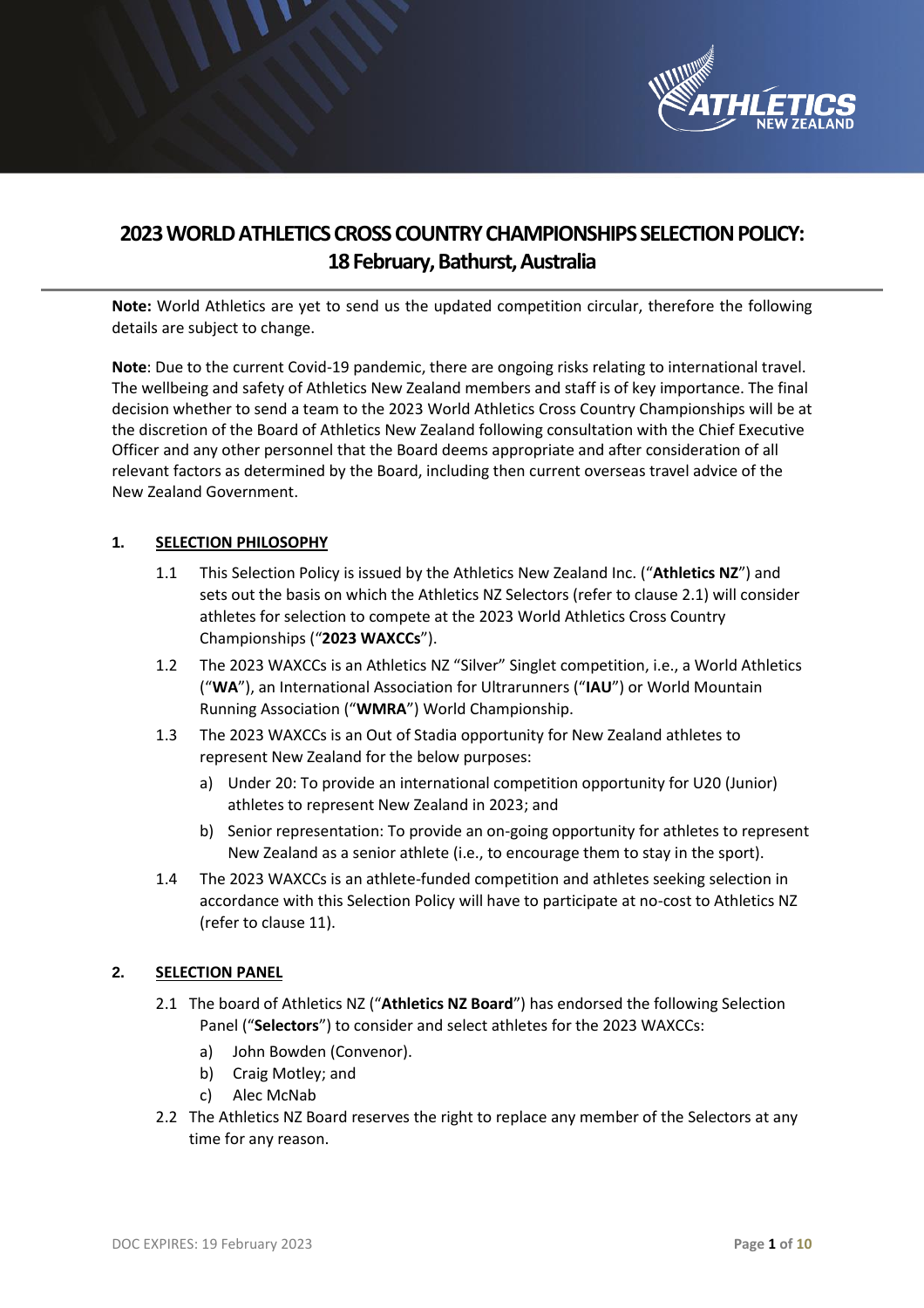

## **3. CONDITIONS OF SELECTION**

- 3.1 As a condition of selection for the 2023 WAXCCs, an athlete must:
	- a) Have achieved at least one Performance Standard (refer to clause 4) that is listed on the official Athletics NZ rankings website or on a verified international competitions results page and that is achieved within the following Qualification Period; and

| <b>Categories/Events</b> | <b>Qualification Period</b>        |
|--------------------------|------------------------------------|
| All athletes             | 1 December 2021 – 16 December 2022 |

- b) Be a registered member of Athletics NZ at the time of achieving their Performance Standard; and
- c) Have submitted an online [Application for Selection Form](https://application-selection-form-hp.eventdesq.com/) and pay a \$250 bond (refer to clause 11) by 5pm Friday 2 December 2022; and
- d) Have competed at the Compulsory Selection Trial (refer to clause 6) or have been granted dispensation from that competition; and
- e) Have satisfied all WA and Local Organising Committee ("**LOC**") eligibility, nationality, participation and entry requirements; and
- a) Enter into an athlete agreement with Athletics NZ ("**Athlete Agreement**") **Note:** This agreement will be distributed upon selection; and
- b) Be and remain in "good standing" with Athletics NZ and at all times comply with all Athletics NZ codes of conduct/regulations, WA codes of conduct/regulations, the terms and conditions of the Athlete Agreement and otherwise conduct themselves in a way that does not bring the sport or the team into disrepute; and
- c) Not have used or administered any substance which, if it had been detected as being present in the athlete's body tissue or fluids, would have constituted doping or used any prohibited method or committed any other doping offence as defined in any applicable Athletics NZ or WA anti-doping or related rules or regulations.

**Note:** Athletes should be aware that failure to comply with any of the requirements set out in clause 3.1 may render an athlete ineligible for selection.

**Note**: Nothing in this Selection Policy obliges Athletics NZ to select a full contingent of athletes in any event, regardless of the World Athletics Technical Regulations or the 2023 WAXCCs LOC entry requirements.

## **4. SELECTION CONSIDERATIONS**

4.1 For an athlete to be considered for selection in an individual event for the 2023 WAXCCs based on results during the Qualification Period, they must have achieved the following relevant Performance Standard:

| <b>Categories/Events</b> | <b>Performance Standard</b> |
|--------------------------|-----------------------------|
| Junior Women (5km)       | 17:25                       |
| Junior Men (10km)        | 32:00                       |
| Senior Women (10km)      | 34:30                       |
| Senior Men (10km)        | 29:45                       |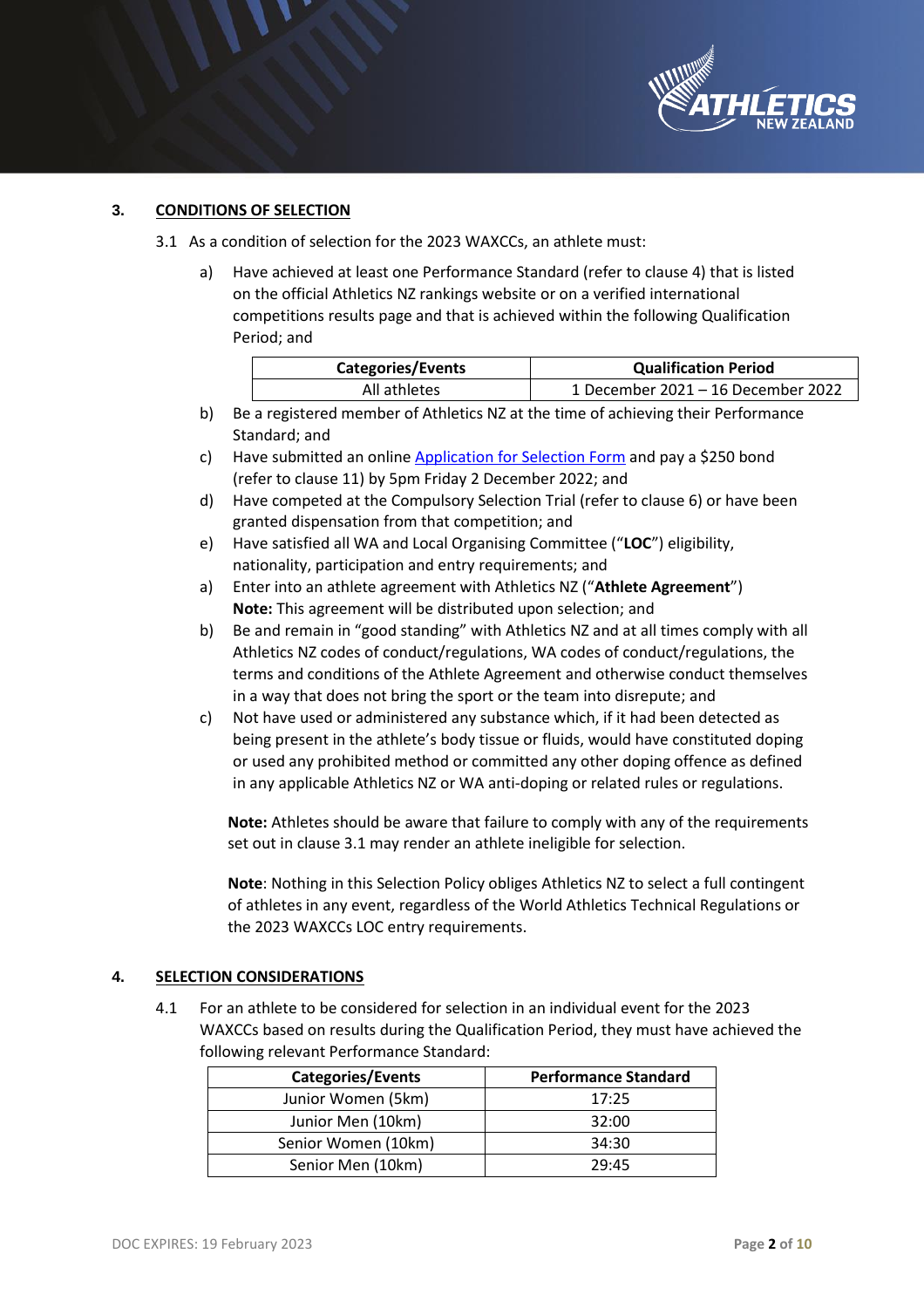

4.2 For an athlete to be considered for selection in the mixed relay team event for the 2023 WAXCCs based on results during the Qualification Period, they must have achieved one of the following relevant Performance Standards:

| <b>Categories</b> | <b>Performance Standard</b> |
|-------------------|-----------------------------|
| Senior Women      | 9:50 (3000m)                |
|                   | 4:35 (1500m)                |
| Senior Men        | 8:20 (3000m)                |
|                   | 3:52 (1500m)                |

- 4.3 Track performances must be achieved during competitions organised or authorised in conformity with rules set by WA, its Area Associations, or its Member Federations.
- 4.4 Road performances must be achieved at WA and/or Association of International Marathon and Road Races ("**AIMS**") Certified competitions.

**Note:** Achieving a Performance Standard gives no right or guarantee of selection.

#### **5. ENTRY REQUIREMENTS**

#### **Age Requirements**

- 5.1 Any athlete aged 18 or 19 years on 31 December of the year of the competition (i.e. for the 2023 Championships born in 2004 or 2005) may compete in the senior category or the junior category.
- 5.2 Any athlete aged 16 or 17 years on 31 December of the year of the competition (i.e. for the 2023 Championships born in 2006 or 2007) may only compete in the junior category.
- 5.3 No athlete younger than 16 years on 31 December in the year of the competition (i.e. for the 2023 Championships, born in 2008 or later) may be entered.

#### **Individual Events**

- 5.4 The program comprises 4 categories held over the following approximate distances:
	- a) Junior Women: 6km
	- b) Junior Men: 8km
	- c) Senior Women: 10km
	- d) Senior Men: 10km

**Note:** Each of the 4 categories will include Individual Event and a Team Event held concurrently.

- 5.5 Member Federations may enter a maximum of eight (8) athletes per category.
- 5.6 No more than six athletes will be allowed to start in each category.
- 5.7 Teams Events results shall be decided by the aggregate of places recorded by scoring the first 4 athletes of each team.

#### **Mixed Relay Event**

- 5.8 The mixed relay event is composed of two men and two women per team running one 2km loop of the course in any given order of gender.
- 5.9 Member Federations may enter a maximum of one team in the Mixed Relay event.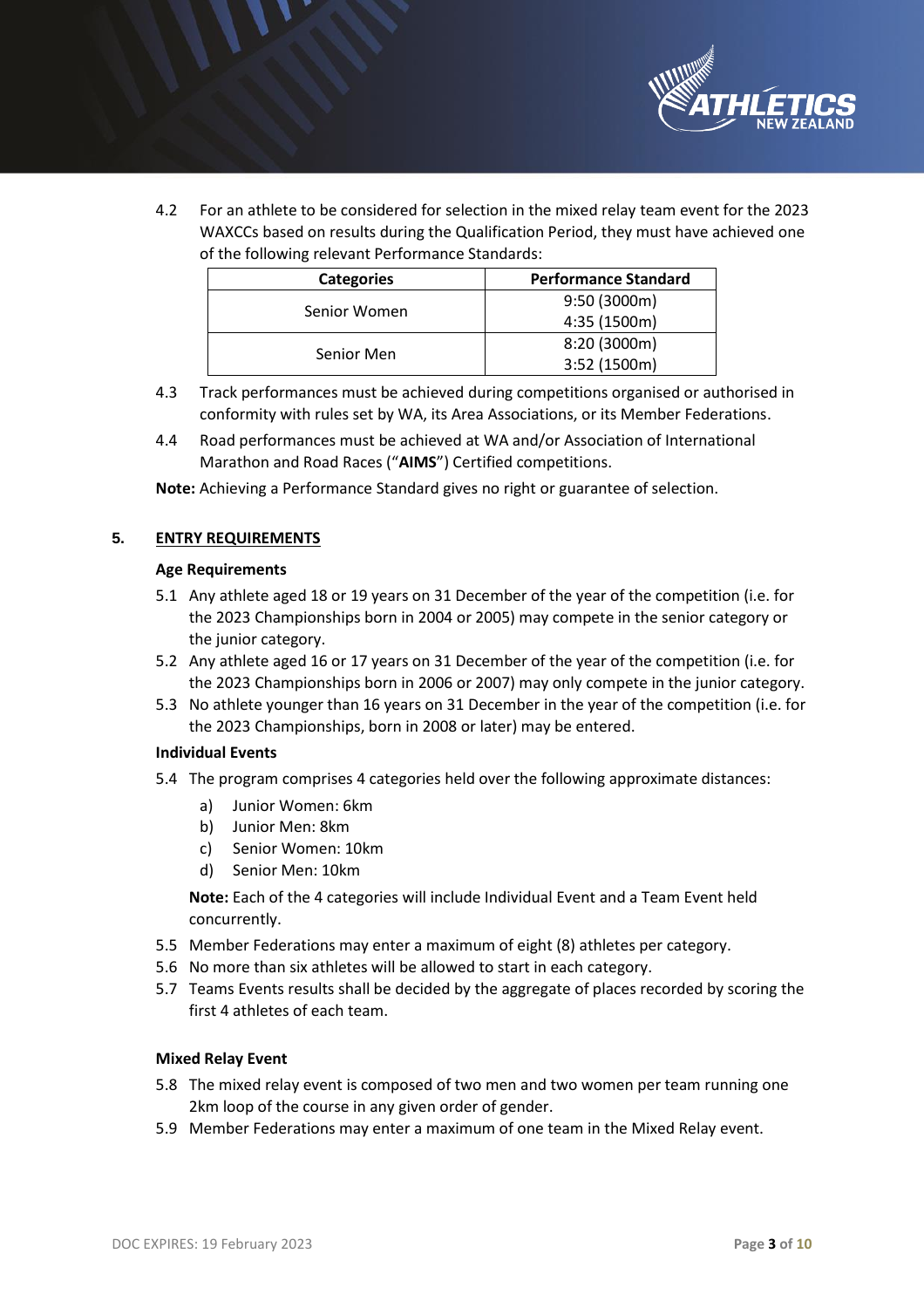

## **6. COMPULSORY SELECTION TRIAL**

- 6.1 The Compulsory Selection Trial for the 2023 WAXCCs is the Athletics NZ Cross Country Championships in Taupo, 30 July 2022.
- 6.2 There will be no Compulsory Selection Trial for the Mixed Relay event.
- 6.3 Other than the Mixed Relay event, athletes seeking selection for the 2023 WAXCCs must have either:
	- a) Competed in the Compulsory Selection Trial; or
	- b) Have received written dispensation from the Convenor for the Compulsory Selection Trial (refer to clauses 6.4 and 6.5); or
	- c) Have received a medical exemption from the Compulsory Selection Trial as a result of injury or illness that occurred during the competition, or during the 10 days before the competition, that can be verified by the provision of a medical certificate from a registered medical professional (refer to clause 6.6).

#### **Dispensation from Compulsory Selection Trial**

- 6.4 Athletes seeking dispensation from the Compulsory Selection Trial (other than a medical exemption covered by clause 6.6) must make a request by e-mail no later than ten (10) days prior to the competition, to the [Convenor.](mailto:john@athletics.org.nz)
- 6.5 Dispensations from the Compulsory Selection Trial will be at the sole discretion of the Convenor and will generally only be granted to athletes in exceptional circumstances.

## **Medical Exemption from Compulsory Selection Trial**

6.6 Athletes who are unable to effectively compete at the Compulsory Selection Trial as a result of injury or illness that occurred during the Compulsory Selection Trial or during the ten days immediately prior to the start of their event at that Compulsory Selection Trial must make a request for a Medical Exemption by e-mail. This must be accompanied by a copy of a Medical Certificate to verify their situation, as soon as they are aware of their situation, but no later than 48 hours after the conclusion of the Compulsory Selection Trial, to the [Convenor.](mailto:john@athletics.org.nz)

#### **Requirements for athletes granted a Dispensation or a Medical Exemption.**

6.7 Athletes who are granted a dispensation or a medical exemption from competing in the Compulsory Selection Trial will generally be required to complete an alternative Proof of Fitness trial by a date agreed between the athlete, their personal coach (if applicable) and the Convenor in consultation with the 2023 WAXCCs Team Leader.

## **7. ADDITIONAL SELECTION CONSIDERATIONS**

7.1 Notwithstanding the provisions outlined in this Selection Policy, the Selectors have an overriding discretion to select any eligible athlete for the 2023 WAXCCs if they, in consultation with the Athletics NZ Community Manager, believe it is in the best interests of Athletics NZ to do so.

#### **Individual Event/s**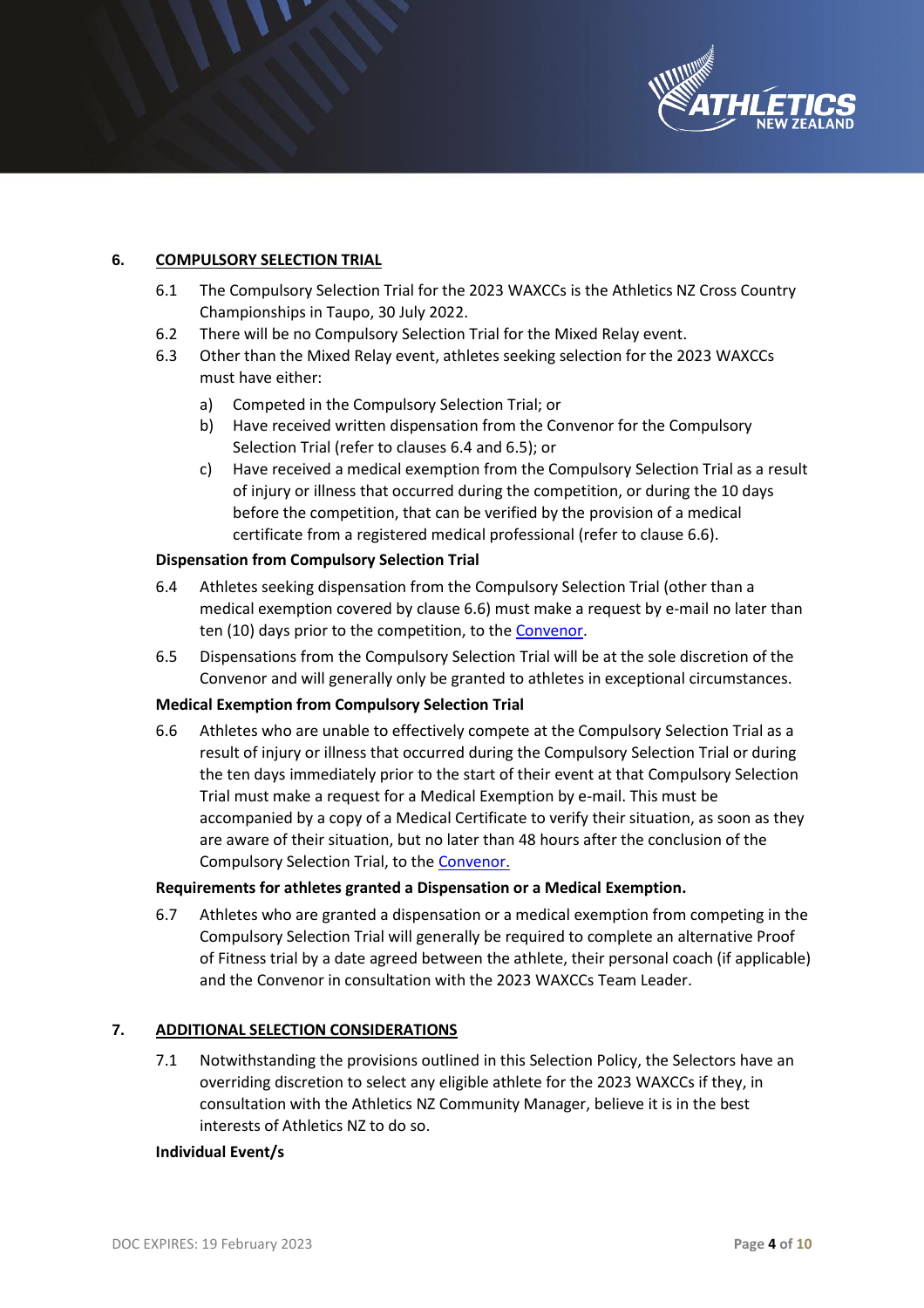

- 7.2 Athletes will be given priority consideration for selection by the Selectors for the 2023 WAXCCs as a result of achieving one of the following factors, which are in a ranked order:
	- a) Winning either the Senior Women's, Senior Men's, Junior U20 Women's, or Junior U20 Men's event/s at the Compulsory Selection Trial; or **Note:** Winners of the Junior U20 event/s will not have priority consideration if they are not age eligible (i.e., athletes will be classed as a Senior athlete at 31 December 2023) for the 2023 WAXCCs. For these athletes to get priority consideration for selection under clause 7.2a, they will have to run in the senior grade at the Compulsory Selection Trial.

**Note:** Senior and Junior athletes that get priority consideration for selection under clause 7.2a will be exempt from clause 3.1a.

- b) Get second place in either the Senior Women's, Senior Men's, Junior U20 Women's, or Junior U20 Men's event/s at the Compulsory Selection Trial. **Note:** The placing and performance standard must both be achieved relevant to the age group the athlete will be on 31 December 2023 during the Qualification Period.
- c) Get third place in either the Senior Women's, Senior Men's, Junior U20 Women's, or Junior U20 Men's event/s at the Compulsory Selection Trial. **Note:** The placing and performance standard must both be achieved relevant to the age group the athlete will be on 31 December 2023 during the Qualification Period.
- d) Winning either the Senior Girls' or Senior Boy's event/s at the New Zealand Secondary Schools Association Cross Country Championships 18 June 2022 in Nelson, and the athletes are current members registered with Athletics NZ on the day of competition.

**Note:** The placing and performance standard must both be achieved relevant to the age group the athlete will be on 31 December 2023 during the Qualification Period.

- 7.3 In considering athletes for selection, the Selectors may consider any factor or combination of factors that they deem relevant to their decision whether to select an athlete for the 2023 WAXCCs, including but not limited to the athlete's:
	- a) Performance at the 2022 Compulsory Trial at the Athletics NZ Cross Country Championships, Taupo on 30 July with the placing of the athlete being of major significance.
	- b) Performance at the 2022 Athletics NZ Track and Field Championships, Hawke's Bay on 3 - 6 March.
	- c) Performance at the 2022 New Zealand Secondary Schools Athletics Association Cross Country Championships, Nelson, 18-19 June.
	- d) Potential to be highly competitive at the 2023 WAXCCs.
	- e) Competitive record against other athletes under consideration for selection in the same event.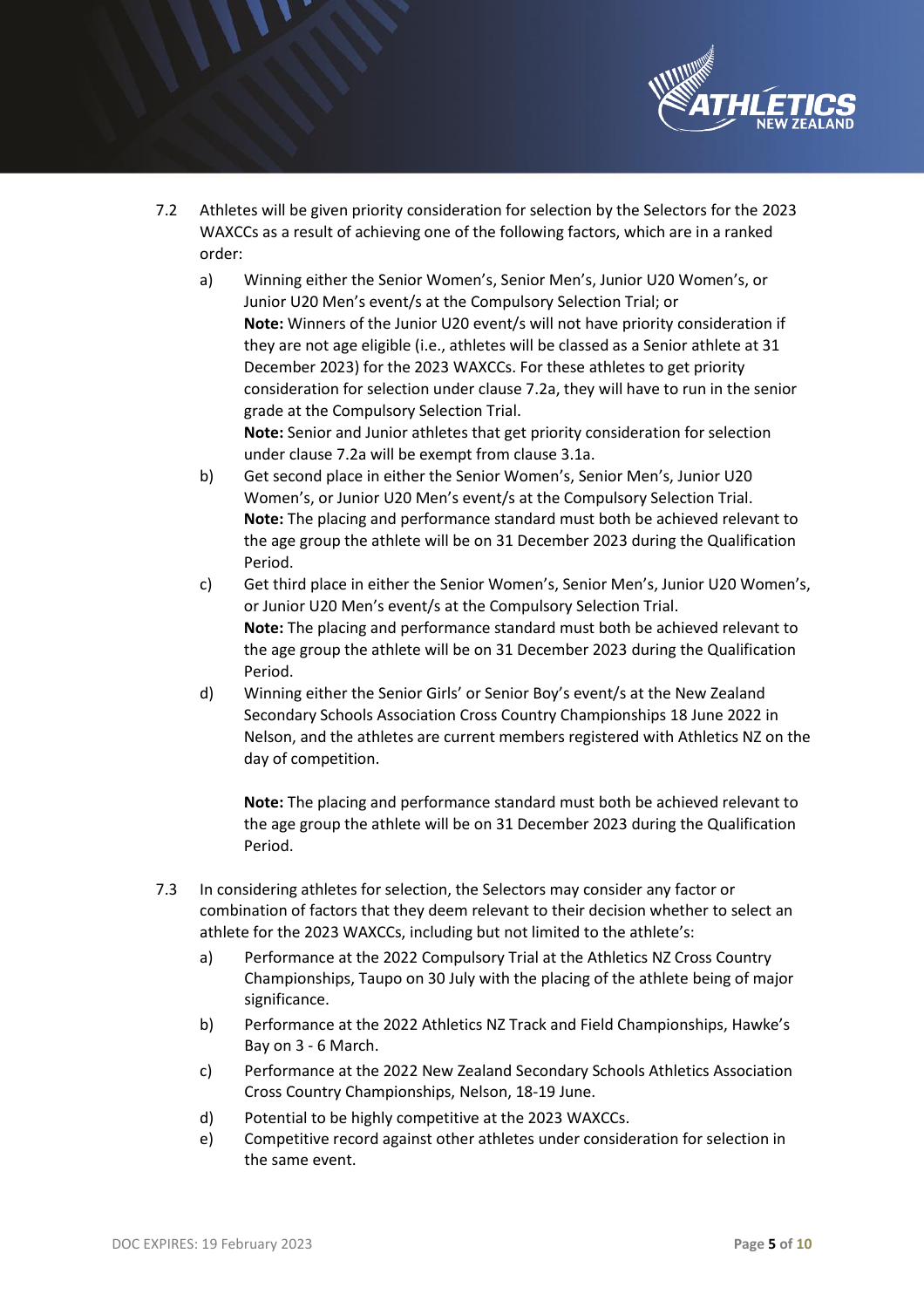

- f) Quality and consistency of performances in other races during the Qualification Period.
- g) Commitment and focus on competing at the 2023 WAXCCs.
- h) History of performances at previous selected individual or team events; and/or
- i) Any other factors reasonably considered by the Selectors to constitute extenuating circumstances.
- 7.4 In any decision regarding the selection of athletes for the 2023 WAXCCs, the Selectors may, in their sole discretion, also consider any extenuating circumstances, including but not limited to:
	- a) Injury or illness;
	- b) Travel delays;
	- c) Equipment failure;
	- d) Bereavement or personal misfortune; and/or
	- e) Any other factors reasonably considered by the Selectors to constitute extenuating circumstances.
- 7.5 Athletes unable to compete at competitions relevant to meeting the requirements outlined in this Selection Policy, must advise the [Convenor](mailto:John@athletics.org.nz) of the extenuating circumstances and reasons (accompanied by a medical certificate if applicable) or other such details, in writing, as soon as the extenuating circumstances is known (or at least within 7 days). If the Convenor is not notified of any extenuating circumstances in accordance with this Selection Policy then the Selectors have no obligation to rely on such circumstances.

## **Mixed Relay Event**

- 7.6 The Selectors may select relay team/s comprising up to six athletes, for the 2023 WAXCCs provided that:
	- a. The composition of the athletes in the relay team/s meets the requirements set out in clause 3.
- 7.7 The Selectors may consider any combination of factors that they deem relevant to their decision whether or not to select an athlete into a relay team, including but not limited to the athlete's:
	- a) Performance during the 2021/22/23 domestic season
	- b) Potential to be highly competitive in the Mixed Relay Event at the 2023 WAXCCs;
	- c) Competitive record against other athletes under consideration for selection in the team;
	- d) Quality and consistency of performances during the Qualification Period;
	- e) Commitment and focus on competing at the 2023 WAXCCss;
	- f) History of performances at previous selected individual or team events;
	- g) Performances in international competitions during the Qualification Period;
	- h) Recent injuries or illness; and/or
	- i) Any other factors reasonably considered by the Selectors to constitute extenuating circumstances.
- 7.8 In any decision regarding the selection of athletes for the relay team, the Selectors may, in their sole discretion, also take into account any extenuating circumstances, including but not limited to: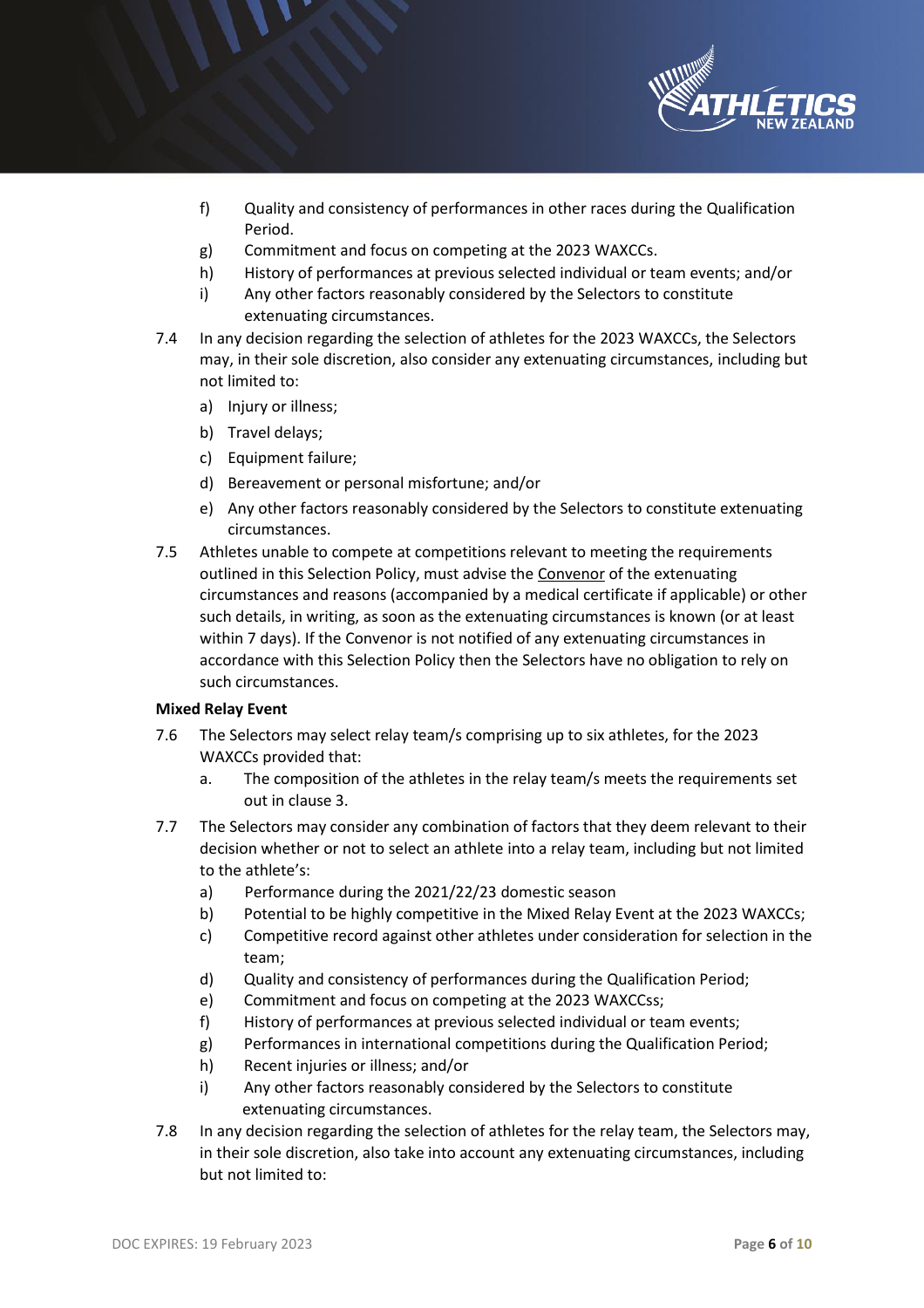

- a) Injury or illness;
- b) Travel delays;
- c) Equipment failure;
- d) Bereavement or personal misfortune; and/or
- e) Any other factors reasonably considered by the Selectors to constitute extenuating circumstances.

## **8. SELECTION PROCESS**

- 8.1 Athletics NZ will select athletes in accordance with the criteria set out in this Selection Policy and as allowed by the 2023 WAXCCs Technical Regulations and the LOC entry requirements.
- 8.2 Nothing in this Selection Policy obliges Athletics NZ to select a full contingent of athletes in any particular event regardless of the 2023 WAXCCs Technical Regulations or the LOC
- 8.3 Non -travelling reserves for Senior Men, Senior Women, Junior Men and Junior Women will be named (if the athletes have qualified) in ranking order to replace the selected athletes who possibly could withdraw due to Covid, other illnesses and injury.

#### **Ratification Review**

8.4 The Board must ratify selections prior to the Selection Announcement.

#### **Selection Announcements**

8.5 The Selection Announcement of the athletes selected for the 2023 WAXCCs will be published on the Athletics NZ website by 5pm on Thursday 22 December 2022.

## **9. NON-SELECTION QUERIES &/OR APPEALS PROCESS**

- 9.1 Non-selected athletes can query their non-selection after the Selection Announcement by contacting the [Convenor](mailto:john@athletics.org.nz) (i.e., to seek clarification regarding their non-selection). **Non-selection appeals process**
- 9.2 The time of publishing of the Selection Announcement on Athletics NZ website will be deemed to be the commencement of the 48-hour period to lodge non-selection appeals in accordance with this Selection Policy.
- 9.3 Any athlete whose selection is not ratified by the Athletics NZ Board in accordance with this Selection Policy may appeal their non-selection to the New Zealand Sports Tribunal providing they:
	- a) Have submitted an [Application for Selection Form](https://application-selection-form-hp.eventdesq.com/) in accordance with timelines contained in this Selection Policy; and
	- b) Submit a notice of their intention to appeal their non-selection in writing to the CEO of Athletics NZ [\(Peter Pfitzinger\)](mailto:peter@athletics.org.nz) within 48 hours of the decision of the Athletics NZ Board being published on the Athletics NZ website (i.e. the Selection Announcement).
- 9.4 Any appeal will be considered by the Sports Tribunal under its Rules and the grounds for an appeal will be as set out in those Rules. This provision will apply in relation to nonselection appeals. General provisions relating to appeals in the Constitution and By-Laws of Athletics NZ will not apply.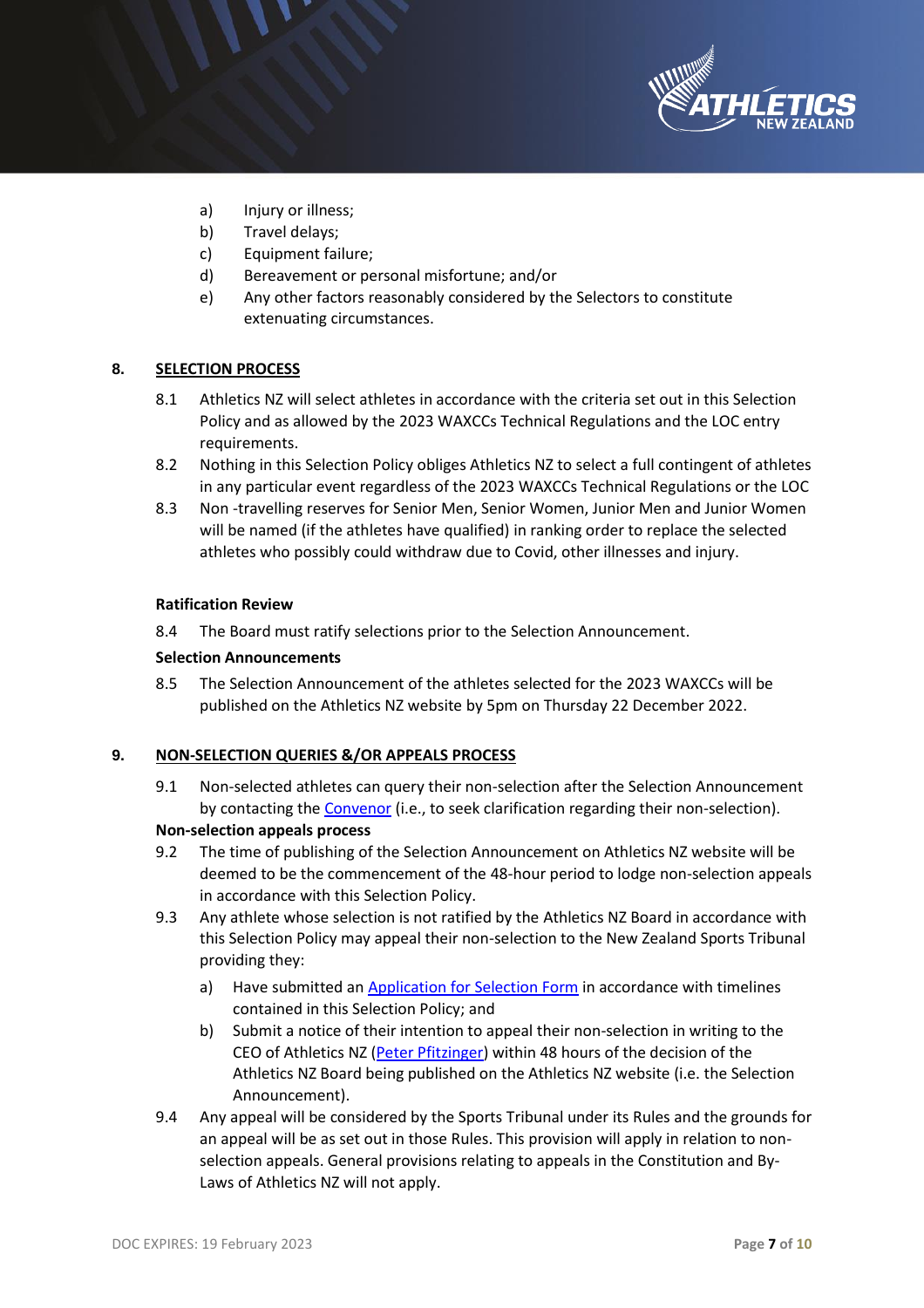

## **10. VILLAGE PRE-ENTRY PROOF OF FITNESS**

- 10.1 All selections for the 2023 WAXCCs remain conditional until each athlete has met their Village Pre-Entry Proof of Fitness.
- 10.2 All Pre-Entry Poof of Fitness will be confirmed by the Convenor and/or 2023 WAXCCs Team Leader in consultation with the athlete and their coach
- 10.3 The time frame for all athletes to achieve specific Village Pre-Entry Proof of Fitness will be at the discretion of the Convenor and/or the 2023 WAXCCs Team Leader. However, generally it will be prior to them leaving for the 2023 WAXCCs from New Zealand or their place of residence.
- 10.4 Generally, failure by a selected athlete to meet the Village Pre-Entry Proof of Fitness may result in that athlete who has been selected to the team being withdrawn from the 2023 WAXCCs. Such a decision is at the discretion of the Convenor in consultation with the 2023 WAXCCs Team Leader and the Selectors.
- 10.5 Athletics NZ reserves the right to select a replacement athlete if any athlete is withdrawn or otherwise fails to meet the requirements set out in this Selection Policy.

#### **11. GENERAL INFORMATION**

11.1 This Selection Policy may be amended at any time by the Board. Any amendment to this Selection Policy will be published on the Athletics NZ website.

#### **Funding**

- 11.2 The 2023 WAXCCs is an athlete-funded competition and athletes seeking selection in accordance with this Selection Policy will have to participate at no-cost to Athletics NZ.
- 11.3 Athletes considering competing at the 2023 WAXCCs should plan their funding and budgets early. The trip cost is expected to be around NZ \$5,000 per athlete.
- 11.4 A management levy is likely to be charged across all athletes (i.e., above the cost of their own travel and accommodation) to assist with the cost of the 2023 WAXCCs Team Leader and/or support staff (if applicable).
- 11.5 For athlete-funded competitions, 2 weeks prior to the departure of the team from New Zealand all athlete-funding components must be paid in full to Athletics NZ. **Note: Non-payment of the athlete-funded component in full by this date will result in removal of the athlete from the team and the withdrawal of that athlete's entry in the 2023 WAXCCs. Unpaid amounts will remain outstanding and will be subject to collection in accordance with [Athletics NZ Debtors policy.](http://www.athletics.org.nz/Portals/24/Files/Legal/ANZ%20Debtors%20Policy%20Nov%202014.pdf)**

#### **Bond**

- 11.6 Athletes seeking selection for the 2023 WAXCCs will be required to pay a Bond of \$250.00 along with thei[r Application for Selection Form](https://application-selection-form-hp.eventdesq.com/) by 5pm Friday 2 December 2022. The conditions associated with Bond are:
	- a) The Bond should either be paid by:
		- i. By credit card when completing the Application for Selection Form.

**Note:** paying via credit card within the Application for Selection Form incurs a non-refundable 4.2% Processing Fee.; or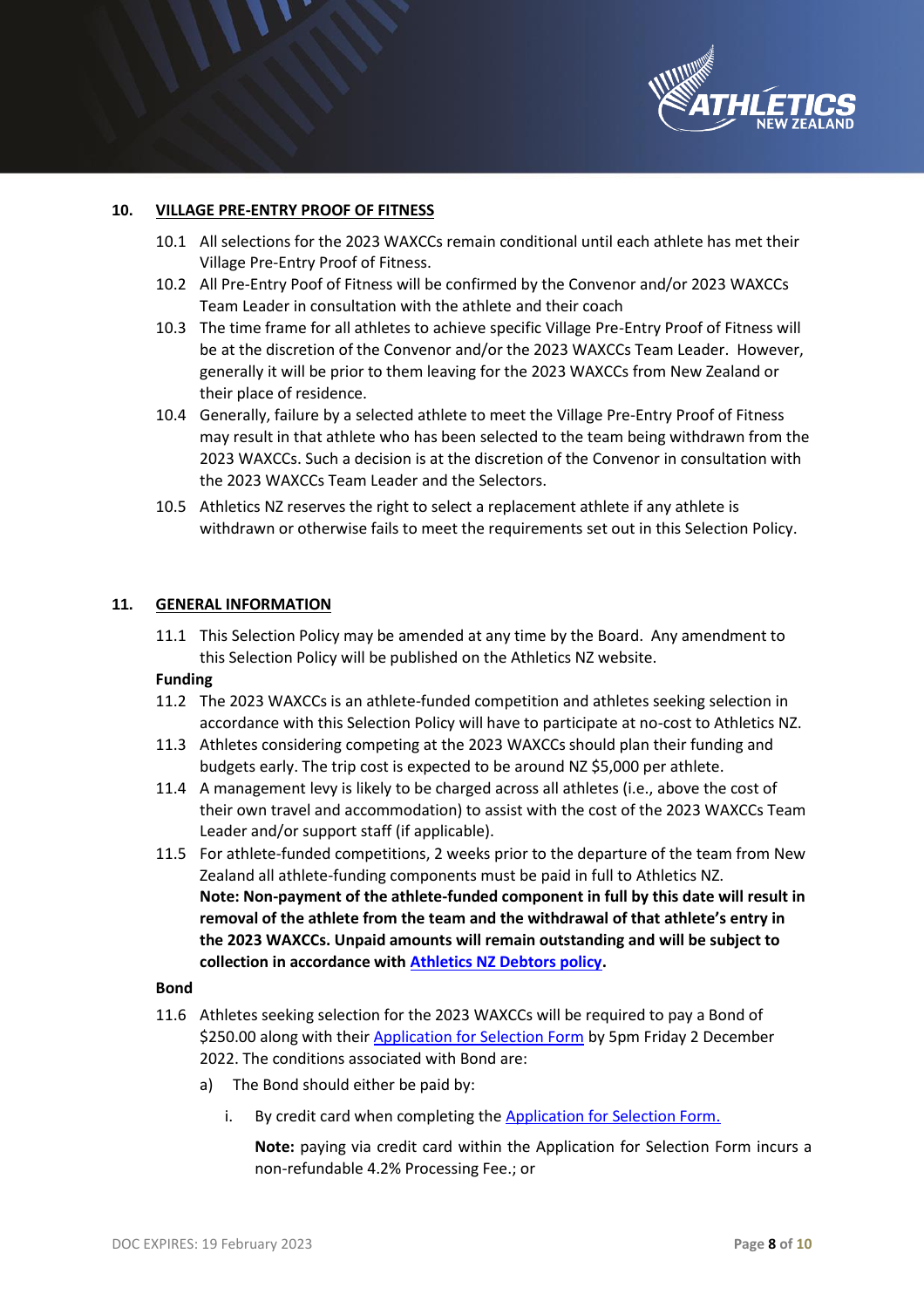

ii. Depositing cleared funds into 12-3192-0002433-00 noting "2022 WAXCCs" in the Particulars field and athlete's name (e.g."J A Bloggs") in the Reference field in internet banking. The Payee is Athletics NZ.

## **Refund of Bond**

- b) The full amount of the Bond paid will be refunded (without interest and any processing fee) if an athlete is not selected.
- c) If an athlete withdraws from the team after selection for any reason, they must notif[y John Bowden](mailto:john@athletics.org.nz) in writing as soon as possible. A full refund of the Bond paid will not automatically be given in these circumstances. All refund requests will be considered on a "case-by-case" basis, including by reference to whether any costs have already been incurred or committed by Athletics NZ prior to the time of the withdrawal, as well as to the circumstances behind the withdrawal. In any case, an amount of not less than \$100 will be retained to defray costs.
- d) Any refund is subject to the athlete in question having included details for the refund payment (i.e., bank account details or address and payee for refund cheque) in their Application for Selection, otherwise the athlete must provide those details when he or she advises of the withdrawal of their Application for Selection. Refunds cannot be made without these details.

### **Application of Bond**

e) If selected the Bond will be applied by Athletics NZ to offset costs payable by that selected athlete as a member of the 2022 WAXCCs team (i.e., it is not an "extra" fee/levy).

**Note:** An additional partial payment towards travel, accommodation and related costs may also be required at the time of or shortly after the Selection Announcement in order to confirm relevant bookings. Any failure to pay the required amount when specified may results in the removal of the athlete from the team and the withdrawal of that athlete's entry from the 2022 WAXCCs. Unpaid amounts with remain outstanding and will be subject to collection in accordance with [Athletics NZ Debtors policy.](http://www.athletics.org.nz/Portals/24/Files/Legal/ANZ%20Debtors%20Policy%20Nov%202014.pdf)

#### **Team Leader /Coach/Staff Appointment**

- 11.7 In some instances, when there is a need for an Athletics NZ staff member to fill a team management position, at the discretion of the Athletics NZ Community Manager and approval of the Athletics NZ Board, team management appointments will not be advertised.
- 11.8 If required, [expressions of interest](http://www.athletics.org.nz/Portals/24/High%20Performance/Misc%20Documents/ANZ-HP%20Team%20Management%20Application_distributed_0001.pdf) for the position of 2023 WAXCCs Team Leader, will be advertised by Wednesday 21 December 2022.
- 11.9 If required, additional support staff and/or coaches, will be advertised by Wednesday 21 December 2022.
- 11.10 For further information regarding staff appointments contac[t John Bowden.](mailto:john@athletics.org.nz)